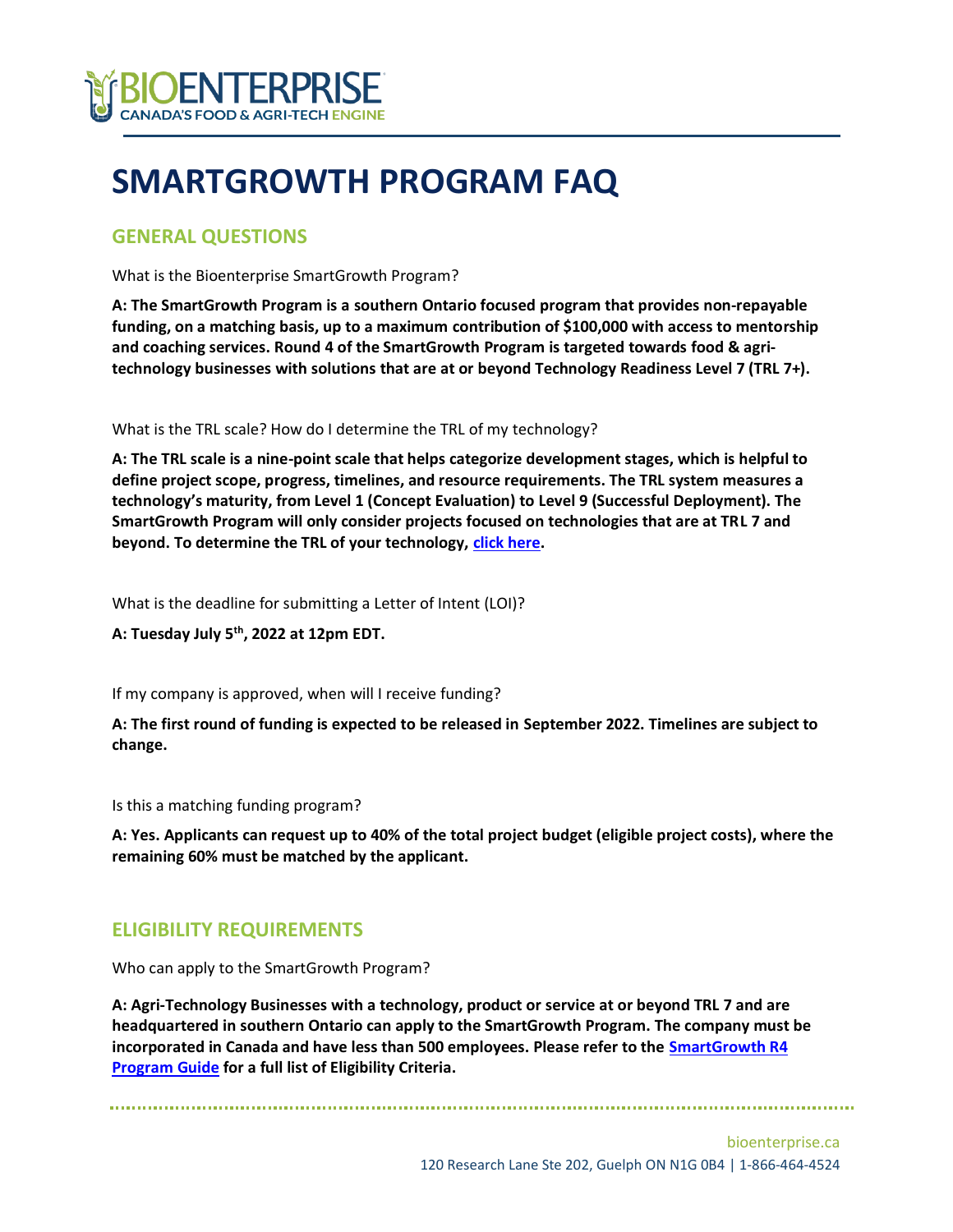What is the maximum amount of funding I can apply for?

**A: Applicants can request up to 40% of the total project budget (eligible project costs). The maximum contribution from the SmartGrowth Program is \$100,000 on eligible projects with a total budget of \$250,000 or greater. Maximum funding per project will be limited to 20% of working capital raised by the Applicant. See the SmartGrowth R4 Program Guide for more details.** 

If my proposed project budget is below \$100,000, can I still apply?

**A: No. The minimum eligible project budget is \$100,000 to which the SmartGrowth Program will contribute \$40,000. Projects with a total budget of less than \$100,000 will not be considered.**

If my proposed project budget is above \$250,000, can I still apply?

**A: Yes! Total project budgets can exceed \$250,000 however, the funding contribution from the SmartGrowth Program will be a maximum of \$100,000.** 

I have already received funding from a FedDev Ontario program. Am I eligible for this funding?

**A: Yes! Unless you have already received funding through previous rounds of the SmartGrowth Program.**

I'm not a member of Canada's Food & Agri-Tech Engine. Can I still apply?

**A: Yes! All companies are welcome to apply to the SmartGrowth Program. Successful applicants will receive a one-year complimentary membership to Canada's Food & Agri-Tech Engine upon successful project completion. For more information and for instructions on how to become a member, please visit [our website.](https://bioenterprise.ca/membership/)**

#### **PROJECT TYPE**

What type of projects does the SmartGrowth Program support?

**A: The project must be impactful and accelerate business growth and profitability while strengthening the regional economy for southern Ontario's agri-tech sectors. A wide variety of projects are eligible. Any of the following project activities, or a combination of the following, are eligible: marketing, product demonstration, intellectual property (IP) protection, regulatory compliance, other commercialization-focused activities.** 

What project costs are covered under the SmartGrowth Program?

**A: Please refer to page 6 of the Program Guide for a list of eligible costs.**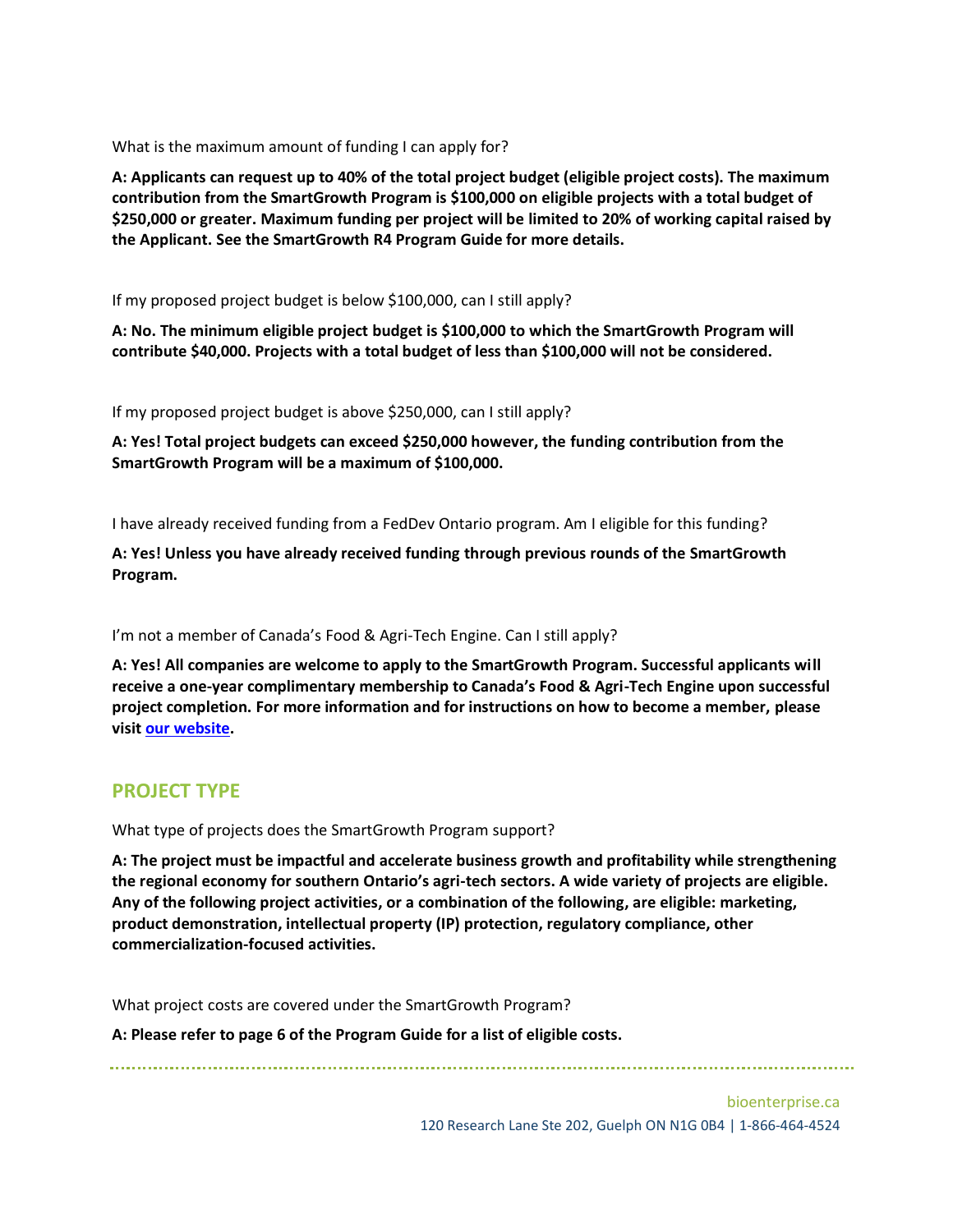What costs are not covered under the SmartGrowth Program?

**A: Please refer to page 24 of the Program Guide for a list of ineligible expenses.** 

I need working capital, is the SmartGrowth Program for me?

**A: No – this program will not fund working capital costs, or any costs of day-to-day business activity. All costs claimed through this program must be project specific.** 

## **APPLICATION PROCESS**

How do I apply to the SmartGrowth Program?

**A: The first stage of the application process requires applicants to complete the LOI Written Proposal and the LOI Intake Form. To find these documents, visit the [Bioenterprise SmartGrowth Program](https://bioenterprise.ca/programs/smartgrowth-program/) webpage and scroll down to "Application Toolkit". Please refer to [Applicant Guide I: Letter of Intent](https://bioenterprise.ca/wp-content/uploads/2022/05/R4_SmartGrowth_ApplicantGuide1_V3.pdf) for detailed instructions on how to complete the LOI.** 

Is there an application fee to apply to the SmartGrowth Program?

**A: There is no fee to submit an LOI to the SmartGrowth Program. However, short-listed Applicants invited to submit a Full Application will be required to pay a one-time, non-refundable Application Fee of \$200 + HST. Exceptions may apply to members of The Engine in good standing.** 

**Applicants with approved projects will enter into a Contribution Agreement with Bioenterprise and will be required to pay Bioenterprise a Program Management Fee (PMF) of 4% of the total approved Eligible Project Costs with a minimum fee of \$4,000 and a maximum fee of \$10,000.**

Where do I find the LOI Written Proposal Template?

**A: To find all required documents, including the LOI Written Proposal Template, visit the [Bioenterprise](https://bioenterprise.ca/programs/smartgrowth-program/)  [SmartGrowth Program](https://bioenterprise.ca/programs/smartgrowth-program/) webpage and scroll down to "Application Toolkit".** 

What information do I need to provide in the Letter of Interest (LOI)?

**The LOI is meant to give us a snapshot of your business and proposed project. It will ask for baseline information about your company, a description of your product, technology, or service, and a brief project overview. A business plan and/or pitch deck is also required for submission.** 

How long will it take to process the Letter of Intent (LOI)?

**A: It will take approximately 2 weeks for your LOI to be reviewed before you receive an update.**